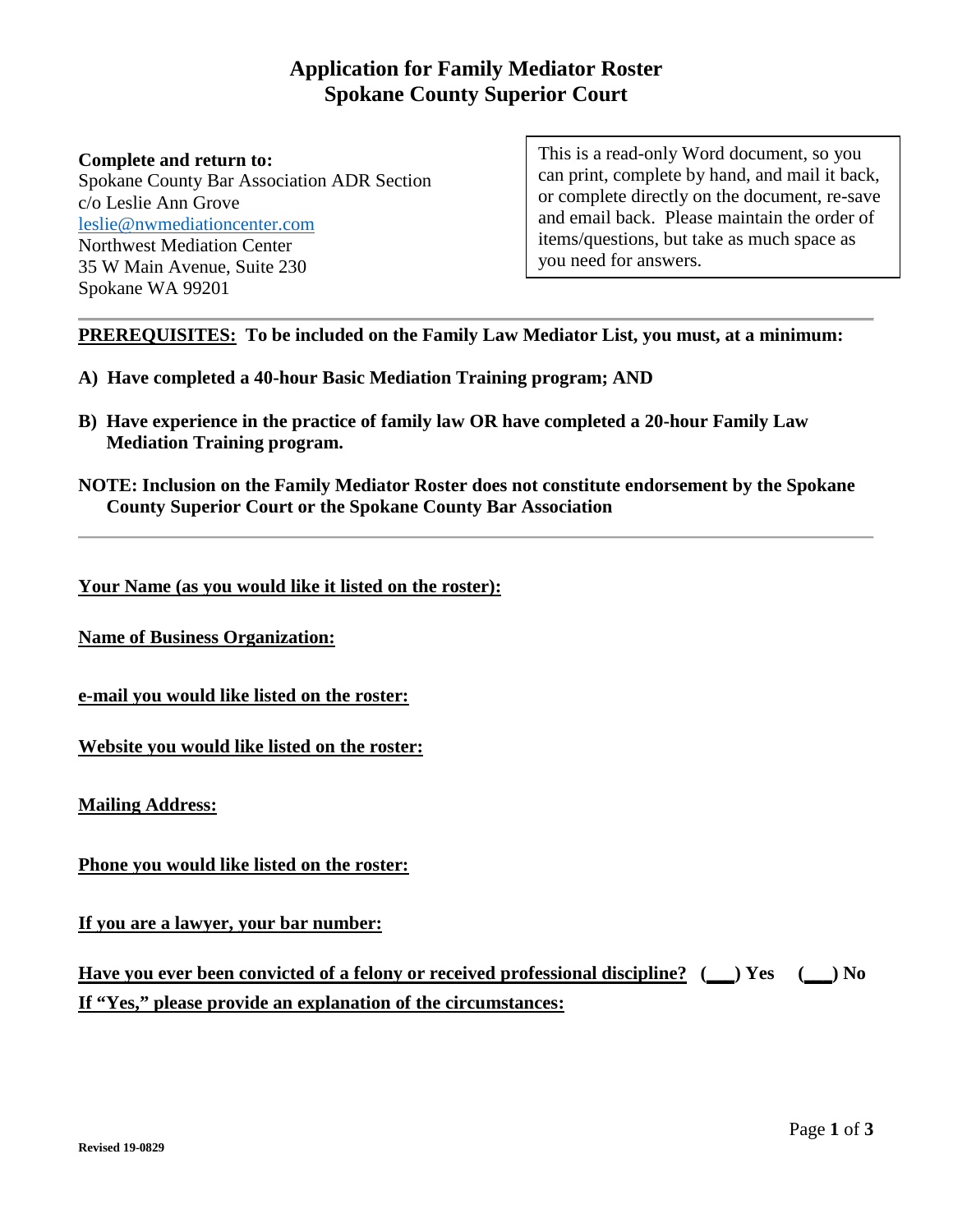# **Application for Family Mediator Roster Spokane County Superior Court**

**Formal Mediation Training (when and from what training organization; and please attach a copy of your Certificate of Completion):**

- **40-Hour Basic Mediation Training:**
- **20-Hour Family/Divorce Mediation Training:**
- **Other formal Mediation Training:**

**Are you a currently Certified Mediator\*? (\_\_\_) Yes (\_\_\_) No. If yes, please list:**

- **Certifying Organization:**
- **Date of original certification:**
- **Date of certification renewal:**
- **Attach a copy of your current certification:**

**\*Mediators may say they are "Certified" if they have completed a practicum, and received Certification through a Dispute Resolution Center or have fulfilled the Certification requirements of an organization which provides ongoing monitoring of mediators' current expertise, continuing education, and continual mediation experience, through re-certification programs (e.g., Washington Mediation Association or Idaho Mediation Association, etc.).** 

**NOTE: the Family Mediator Roster will indicate certifications, but certification is not necessary to be included on the roster.**

**What year did you start mediating (will be indicated on the roster)?**

**How many family mediation cases have you conducted (will be indicated on the roster)?**

**Please describe your non-family mediation experience:**